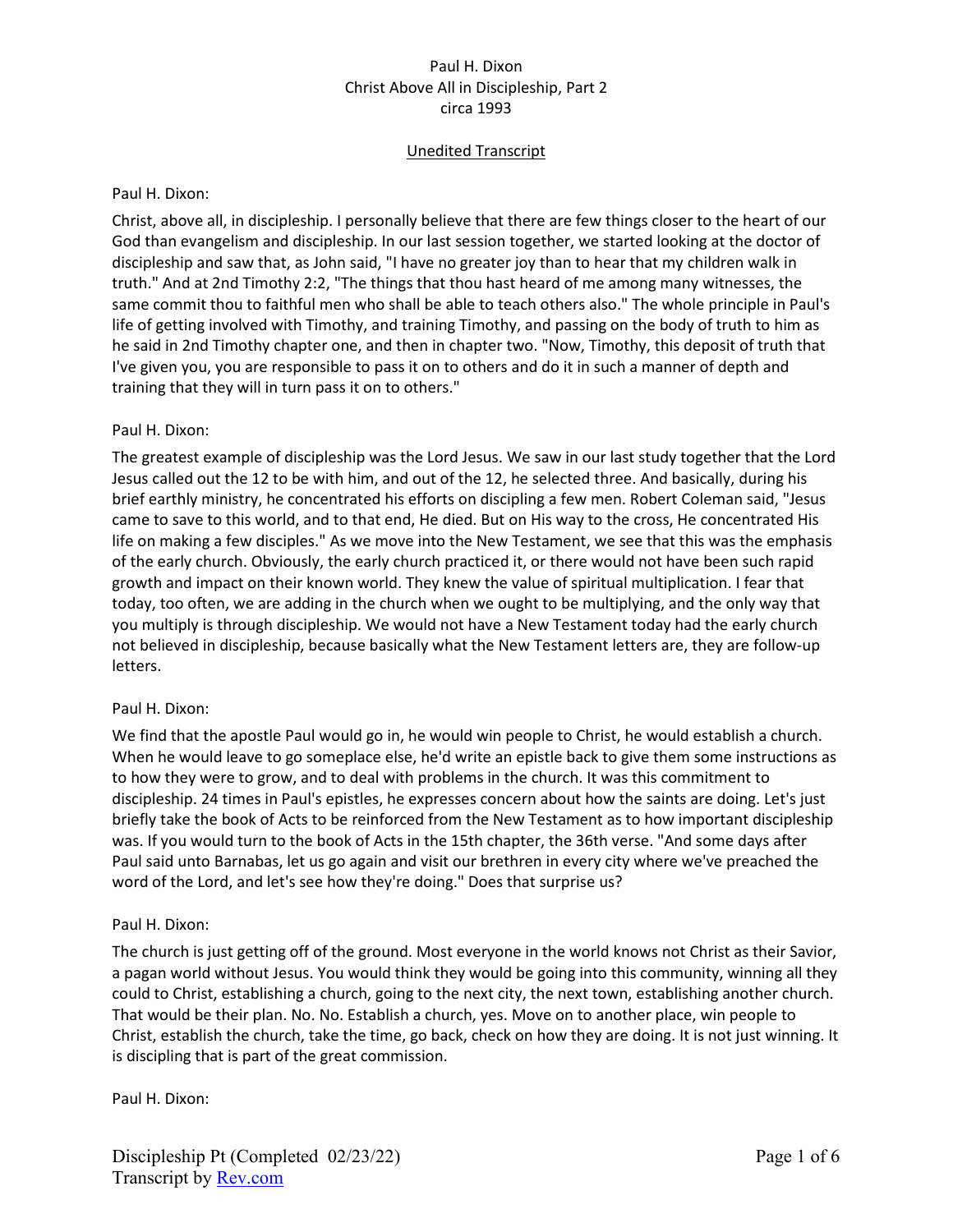And as a reminder, it is so neat to hear what's going on in our campus, and since I brought my first message in this series, again, the reports come. Just a word girls, guys. I really don't appreciate you talking while I'm speaking. And by the way, I don't appreciate when anybody else is speaking either, or when the special music's going on. Just let me bear my heart. There's a measure of respect, not only here on our campus, but in local churches that just is lost today. And I really think when it comes to the word of God, we want to be very, very careful. I understand that there are things that come, and you got to say something, or something you see, or something that distracts you, but it's really important. In your local church, when you get out of here, when you go home this summer, when you're in the chapels, and when you're in your classes, just to give the utmost attention to what is being said.

# Paul H. Dixon:

I think that when we look at this whole business of discipleship and what's going on in our campus, in the dormitories, and what's happening with some of you just one-on-one, and as you've related to me in your small group settings. It's how some of you're getting together, different dormitories deciding to get together for prayer meetings, and Bible studies, and book studies. It's thrilling to hear. But our burden is that not only this takes place in our campus and continues to grow over the next four weeks, but that when you go home this summer, you'll take that with you. When you're out on your gospel teams this summer, there'll be a discipling that'll take place, formally, informally. And for the rest of your life that you'll understand that this is what you're committing your life to. That you're committed to, if God gives you a family, to discipling your wife, to discipling your husband, to building into one in others' lives, to building into the lives of your kids, and having your kids build into your lives as parents, and oh how they do that. And having the opportunity to go to work, and be in your local churches, and be those who are committed to the biblical principle of discipleship.

# Paul H. Dixon:

Go to Acts 18, if you would. Verses 22 and 23. "When Paul had landed at Caesarea and gone up and saluted the church, he went down to Antioch. And after he'd spent some time there, he departed." Went over all the country of Galatia, and Frigga, in order, systematically. And what was he doing? He was strengthening all the disciples. From what we could tell, Paul spent three years in Ephesus, possibly the same amount of time in Corinth, and possibly the same amount of time in Antioch, because Paul considered himself a spiritual parent. That's one of the phenomenal studies to me in Paul's epistles.

# Paul H. Dixon:

Let's just look at how he refers to himself in 1st Corinthians 4:15. "For though you have 10,000 instructors in Christ, yet have ye not many fathers? For in Christ Jesus, I have begotten you through the gospel. I am your spiritual father. You may have many teachers, but I am the one who gave you the truth and brought you to spiritual life, and I consider myself your spiritual parent." Awesome responsibility that Paul sensed in being involved in the people's lives. Galatians 4:19. "My little children..." As you study his epistles, notice how many times he refers to the saints in those churches as his little children. "Of whom I travail in birth again until Christ be formed in you." In the Corinthian passage, he viewed himself as a father. Here, he views himself as a spiritual mother, just like the mother has the birth pains and travails in birth. So Paul says, "That's what I am doing for you until Christ be formed on you, until you reach a maturity in Jesus Christ."

# Paul H. Dixon: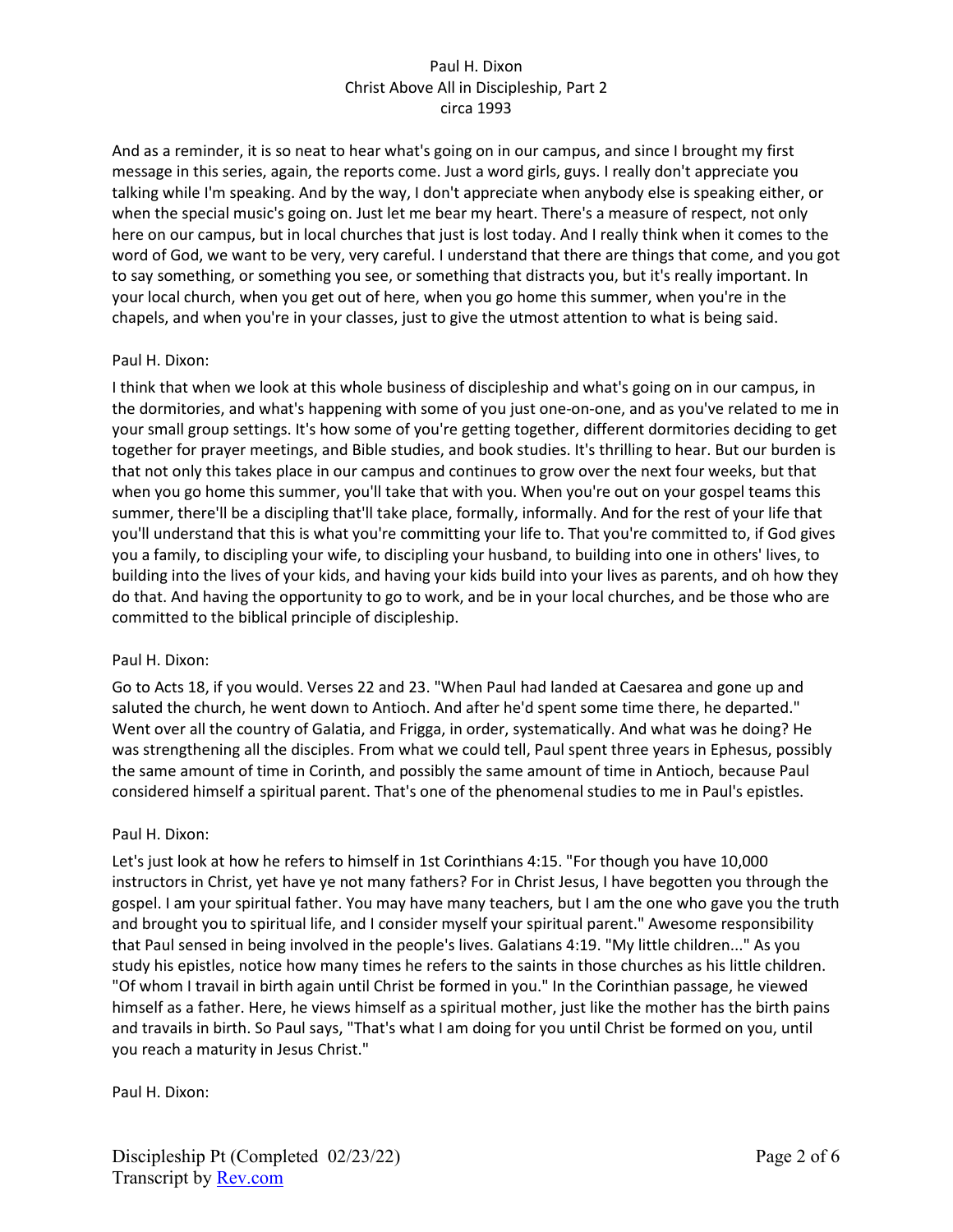In 1st Thessalonians chapter two, verse 11. There are many of these verses, but I wanted you to see just a few. "As you know how we exhorted, and comforted, and charged every one of you, just like a father does his children." So here we find the Lord Jesus Christ who set the example of discipleship. We find the apostle Paul who's committed to it, just like Christ called men around him to be with him. You very seldom find the apostle Paul alone. Generally, Paul has men with him as he's making his journeys. Why is he doing that? Because as he goes, he can build into their lives. He can do it privately, they can watch him, he's their example, he's their model. If somehow we catch that in our Cedarville College family, every one of us that we're going to spend the rest of our lives living for God and whatever we know, passing it on to somebody else, oh what God can do for His glory through us as a college family.

## Paul H. Dixon:

But what kind of people do we have to be in order to do this? If the first part is the doctrine of discipleship, I've entitled the second the demands of discipleship. It is a very demanding task. I referenced this verse last time, but I'm not sure whether we took the time for you to mark it in your Bibles. Would you turn to Proverbs 27:17? "Iron sharpeneth iron. So a man sharpeneth the countenance of his friend." Just as putting iron upon iron takes that knife, gets that flint, you sharpen it, so as we relate to one another, men with men, women with women, men with women, God says that's our responsibility to hone one another, to be the best that we can be for His glory. And so the first thing that I would suggest if we're going to be involved in this ministry of discipleship, is discipleship demands holiness.

## Paul H. Dixon:

I appreciate Professor Coleman referencing the sad news that's in the morning newspaper, on the wire service, about someone who's sung on this platform. I never forget the time when I was ministering in Nashville, Tennessee, two or three summers ago. My wife said, "Honey, while you were out walking around, I heard someone on TV sing a song that I just sat there and cried." And later we found out that Michael English was doing this song with the Brooklyn Tabernacle Choir, and we got the disc and sat in our home, listened to it together and wept. Michael English, as he sang with the Brooklyn Tabernacle Choir, with the Gaither Vocal Band, and many of you of course have his disc where he sings alone, has been a blessing to many of us. It is so sad that he gave back his double awards and says that he is not going to be singing Christian music because he sinned against God and had an affair with a woman in one of the other gospel groups. Both are married.

# Paul H. Dixon:

That's a Christian musician. But how many of our pastors, how many of our friends who are Christian leaders, have gone the same way? And we've talked about it. We've had entire series on it about moral purity. And as I've told you over and over again, the challenge isn't just to you, it's to us, the administration, and the faculty, and the staff. And praise God that Michael, along with others, have dealt with it, and he's dealing with it. And then we pray that his family will be salvaged, and the other woman's family will be salvaged, and we'll just have to wait and see what happens for the future.

### Paul H. Dixon:

But the point is it doesn't make any difference how old we are, what we've accomplished, our notoriety, how much money we have. Listen, you can do well for so long and all of a sudden sin can just mess up your life, and your testimony, and your family, royally. And if you want to live a life that's worth living,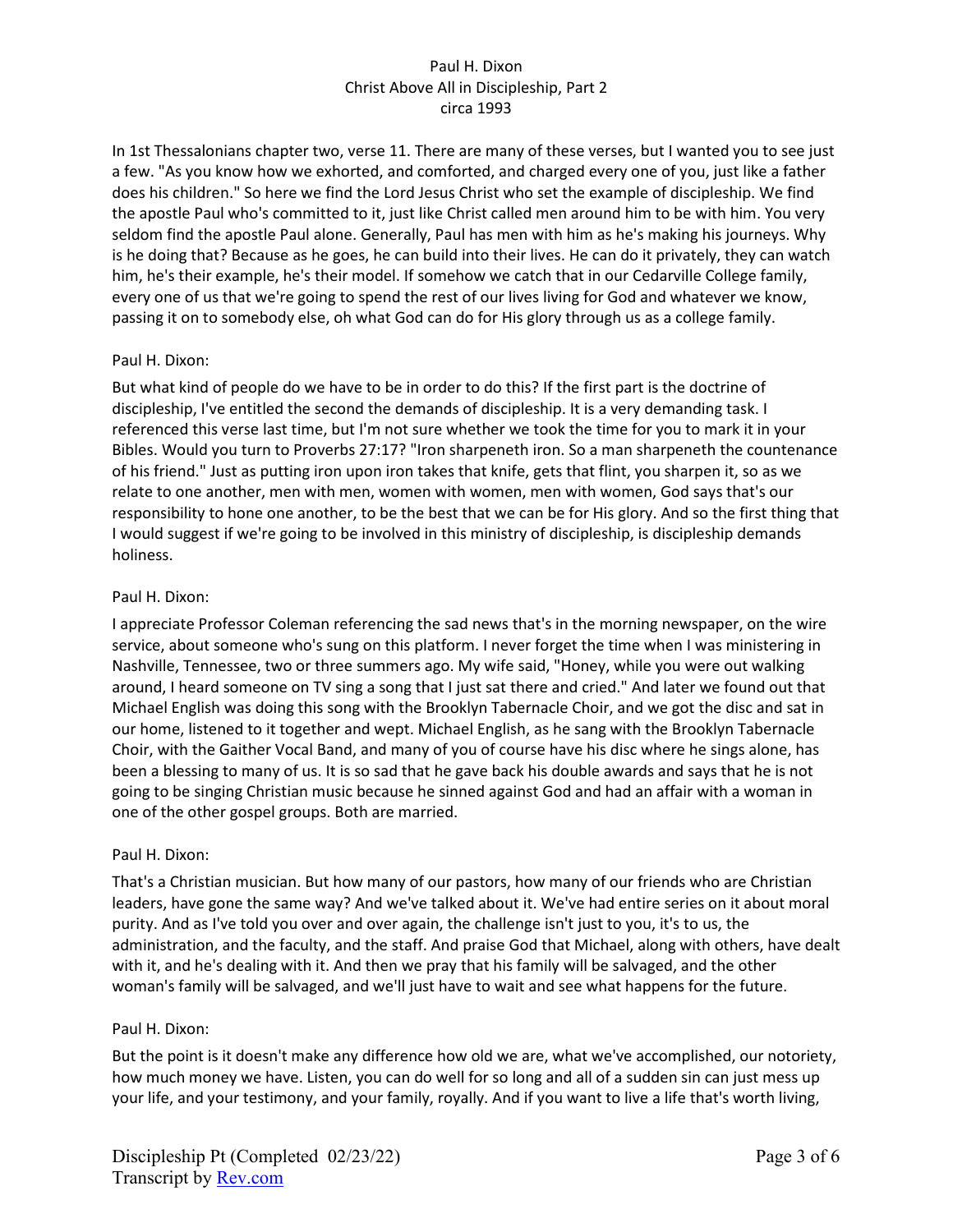not the life that's in the Christian headlines, whether you're a preacher or a singer, an athlete or anything else, but just the life that really matters to God, you want to be involved in discipling others. And that demands holiness day-in, day-out, week-in, week-out, year-in, year-out until God calls you home. Oh, that we would all finish the course and finish it well. McLaren said, "It isn't the much that you say you possess that shapes character, but the little you habitually live."

## Paul H. Dixon:

Turn with me to Philippians 3:17, where again, the apostle Paul, who is so concerned about those he's led to Christ and about this matter of discipleship, says, "Brethren, be followers together of me and mark them which walk so as you have us for an example." And the challenge is if we want to be involved in discipleship, we want to walk lives that are holy lives, godly lives. Because Luke 6:40 says that the student is going to be like the teacher. The disciple is going to be like the discipler. We produce ourselves whether we like it or not.

## Paul H. Dixon:

Number two, discipleship demands humility, not just holiness. We are so depraved. Young men, young women, we are so wicked, that the devil gets in in the best of things. And even when we start committing ourselves to discipleship, if we're not careful, we get vain, and arrogant, and prideful about that. I always warn this. I remember when I was a college student at Christian college, I periodically would be asked to preach and I would often deal with this, because we had the group that thought they were so spiritual, and I'm sure that in many respects were, but they beat up on everybody else. They beat them over the head with their Bibles. Don't do that.

### Paul H. Dixon:

Don't ever get that spirit as a student. Don't ever get that spirit as a faculty member. Don't ever get that spirit as a staff member. None of us, as administrators. If someone doesn't do it exactly like you do, if they don't have the same interest you do, in fact, it may not seem that they're even walking with God like you do, pray for them, but don't you dare start becoming judgemental and arrogant in your spirit about them. Because at the same time that you're doing that, you're violating the word of God. One of my favorite passages that you've often heard me reference is 1st Corinthians 4:7, and it says, "Who maketh thee to differ from another? What has thou that thou didst not receive? Now, if thou didst receive it, why does thou glory as if thou hast not received it?" Everything we have is from God. We can take no credit for it.

### Paul H. Dixon:

I really want you to read this book. This is entitled "Daws." It's the story of Dawson Trotman. "Daws: A Man Who Trusted God, the Inspiring Life and Compelling Faith of Dawson Trotman, Founder of the Navigators." It was out of print for many years. And when it first came out by in the mid 70s, I got it. This is my copy. I'm rereading it. This book God used to change my life.

### Paul H. Dixon:

And 20 years ago, though I had come under the influence of a lot of Navigators when in college, and early in my Christian life when I was saved as a senior in high school, this book came out and just reading it challenged me so deeply about discipleship. Dawson Trotman was an unusual man. Incidentally, we have several copies that we ordered especially for you available in the bookstore. And I understand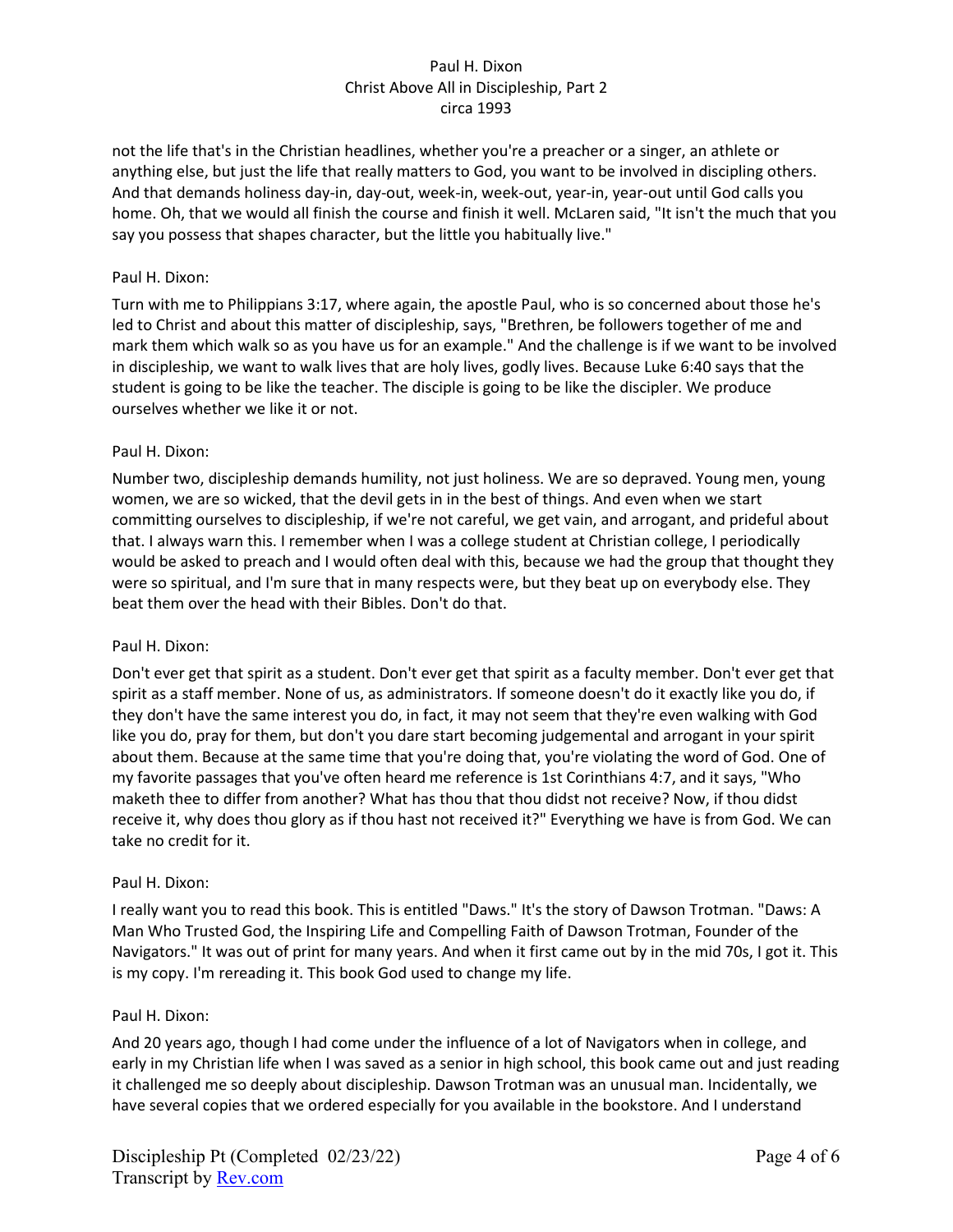there's a special 25% discount for students who want to get it, but get it for your library if you're really interested in this matter of discipleship, and read a story and how he started the Navigators.

## Paul H. Dixon:

One of my favorite stories about Dawson Trotman is the day the guy walked into his office and sat down in front of Daws and looked across the desk and he said, "Daws, I've got a problem." Trotman said, "What's your problem?" He said pride. And Trotman just leaned back in his chair, started roaring with laughter, then leaned across the desk and said, "What in the world do you have to be proud of?" And how true it is.

## Paul H. Dixon:

Why should we be proud? And we must never, if we are going to be involved in the lives of other people, become judgmental of those we're endeavoring to disciple, or judgmental of those on our campus who just haven't made that their priority, or at this point in their lives have just not decided to set aside the time for it.

## Paul H. Dixon:

Discipleship demands holiness, discipleship demands humility. Number three, discipleship demands discipline. One of the things that comes through time in time again with Trotman is he was such a disciplined man. He was considered legalistic in his day. There were those within his organization who said, "You are so regimented. You are so disciplined that you're legalistic." He said, "No, I'm not, because I am convinced that no one ever amounts to anything for God who doesn't build some disciplines into his or her life." And I agree.

### Paul H. Dixon:

We are so afraid of legalism today, and there is legalism out there, but we're so afraid of it, I fear that we've lost the biblical principle of the disciplined life. A disciple speaks of being a disciplined person. One of the demands, if we are going to be involved in discipleship, is to be disciplined in the word of God. Jesus used the Old Testament 160 times in the presence of his disciples to impress upon them the importance of scripture. Ezra 7:10 says, "For Ezra had prepared his heart to seek the law of the Lord and to do it, and to teach in Israel statutes and judgements." He started by seeking the law himself, and then practicing the law, and then teaching the law. We need to think God's thoughts after Him.

### Paul H. Dixon:

Many people are critical of Bill Gothard. There are things that I do not agree with with Bill Gothard. I think there's a great deal of proof texting that goes on in his teaching, but I have a lot that I admire about Bill Gothard and think that Bill Gothard has accomplished a great deal within the body of Christ in the last 15 years or so. I'll never forget the one and only time that Pat and I went to hear him in Chicago on the campus of Wheaton College. I walked way after the first session, and this is what I said. "I've never heard anyone who thinks God's thoughts after him like that man. That man has been in the word of God."

Paul H. Dixon: